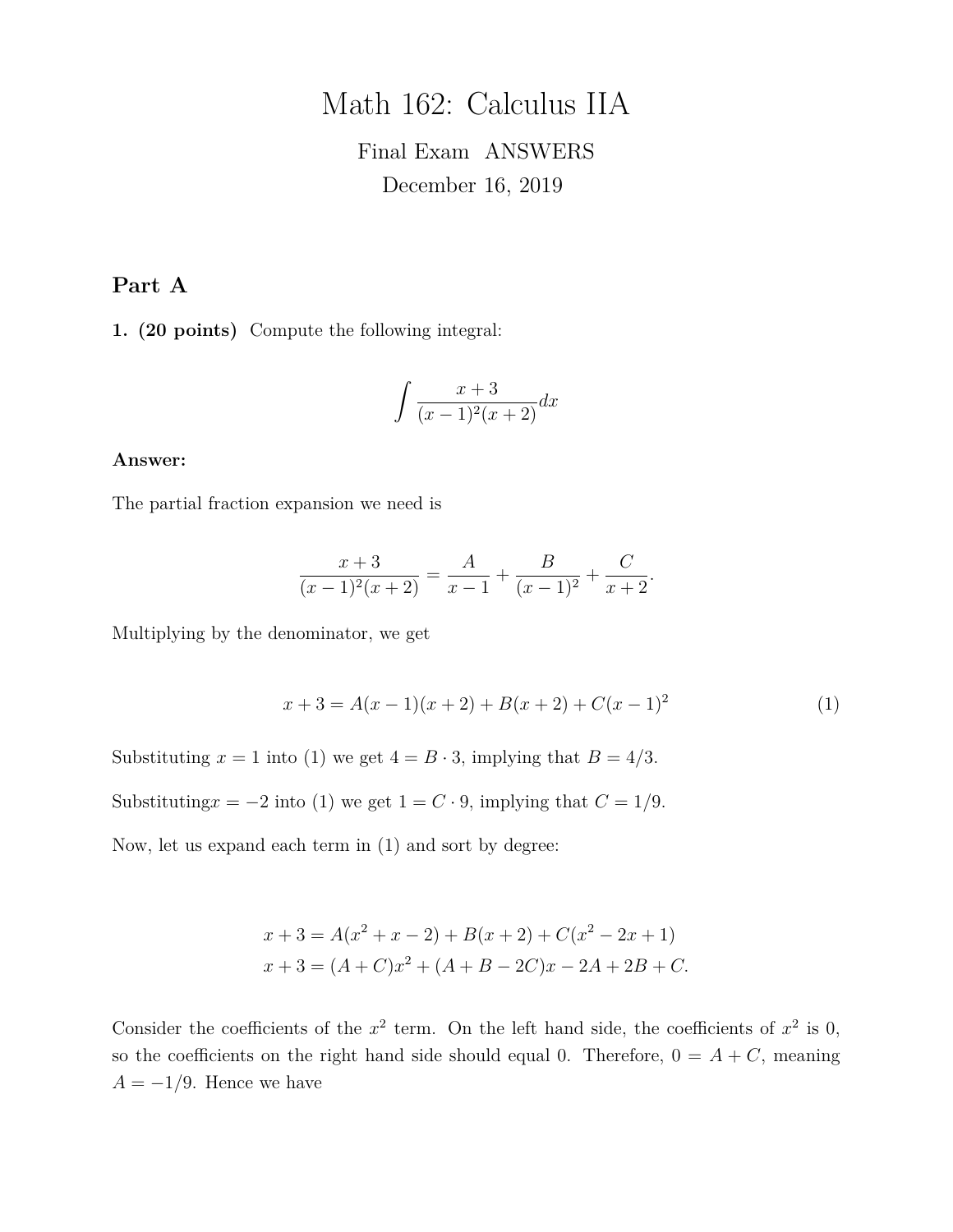$$
\int \frac{x+3}{(x-1)^2(x+2)} dx = \int \frac{-1}{9(x-1)} dx + \int \frac{4}{3(x-1)^2} dx + \frac{1}{9(x+2)} dx
$$

$$
= -\frac{1}{9} \ln|x-1| - \frac{4}{3(x-1)} + \frac{1}{9} \ln|x+2| + C.
$$

#### **2. (20 points)**

Consider the function  $y =$ √  $\overline{x+1}$  on the interval [1, 5].

(a)  $(10 \text{ Points})$  Compute the volume of the region bound by the curves  $y =$ √  $x+1,$  $x = 1, x = 5$  and the x-axis, revolved about the x-axis.

#### **Answer:**

We can use the Disk (aka Washer) Method:

$$
\int_{1}^{5} \pi(\sqrt{x+1})^2 dx = \int_{1}^{5} \pi(x+1) dx
$$

$$
= \pi \left[ \frac{x^2}{2} + x \right]_{1}^{5}
$$

$$
= 16\pi
$$

(b) **(10 Points)** Compute the surface area of the region bound by the curves  $y =$ √  $\overline{x+1},$  $x = 1$ , and  $x = 5$ , revolved about the *x*-axis.

#### **Answer:**

The derivative of  $\sqrt{x+1}$  is  $1/2$ √  $\overline{x+1}$ . So the formula for the surface area is:

$$
\int_{1}^{5} 2\pi \sqrt{x+1} \cdot \sqrt{1 + \frac{1}{4(x+1)}} dx = 2\pi \int_{1}^{5} \sqrt{x+1 + \frac{1}{4}} dx
$$

$$
= 2\pi \left[ \frac{2}{3} (x + \frac{5}{4})^{3/2} \right]_{1}^{5}
$$

$$
= \frac{4}{3} \pi \left( \frac{125}{8} - \frac{27}{8} \right)
$$

$$
= \frac{49\pi}{3}
$$

#### **3. (20 points)**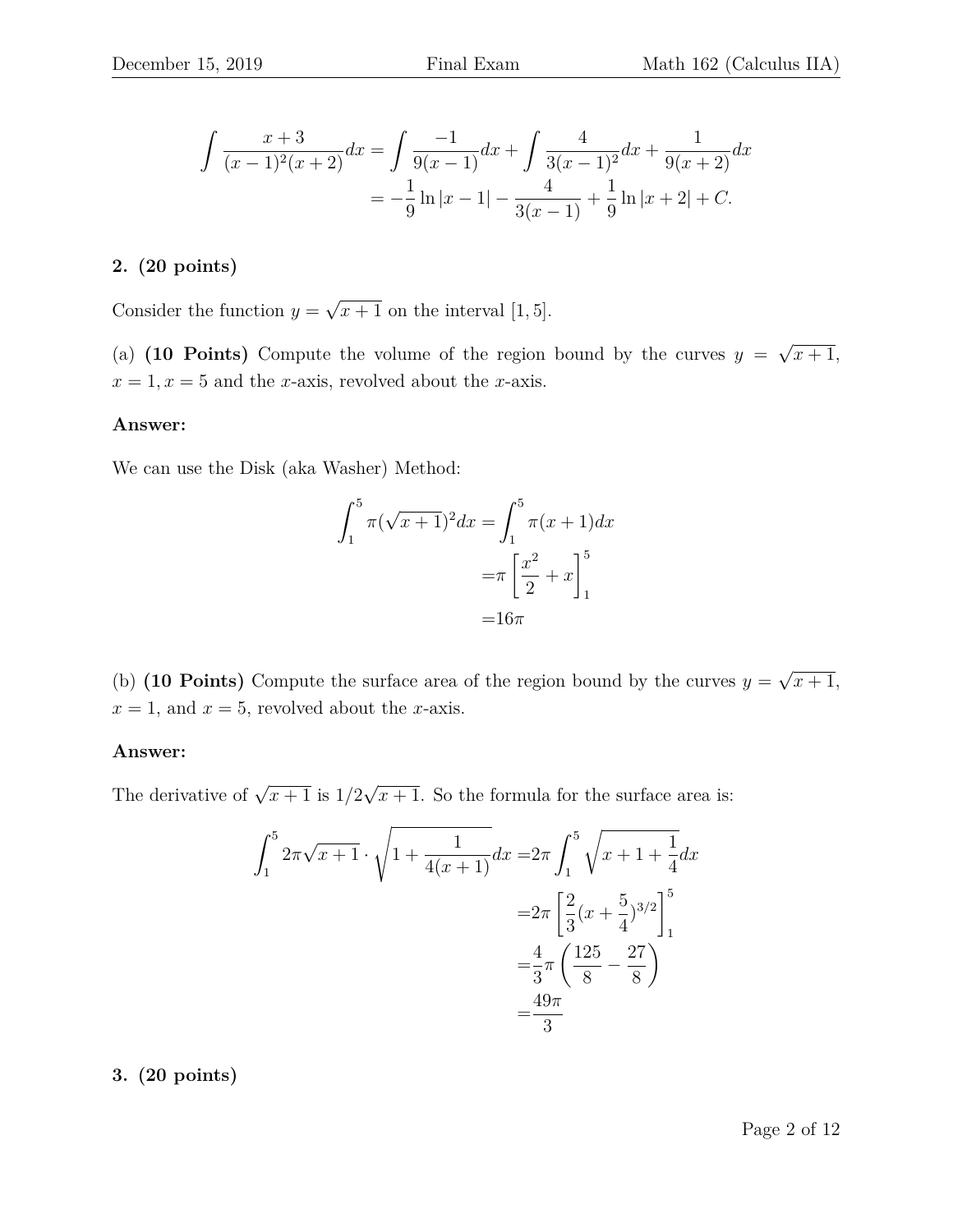Find the arc length L of the parametric curve,  $x = e^t \cos t$ ,  $y = e^t \sin t$ , from  $t = 0$  to  $t = \pi$ .

# **Answer:**

$$
dx/dt = -e^t \sin t + e^t \cos t = e^t (\cos t - \sin t),
$$
  
\n
$$
dy/dt = e^t \sin t + e^t \cos t = e^t (\cos t + \sin t),
$$
  
\n
$$
(dx/dt)^2 = e^{2t} (\cos^2 t + \sin^2 - 2 \sin t \cos t) = e^{2t} (1 - 2 \sin t \cos t),
$$
  
\n
$$
(dy/dt)^2 = e^{2t} (\cos^2 t + \sin^2 t + 2 \sin t \cos t) = e^{2t} (1 + 2 \sin t \cos t),
$$

So

$$
(dx/dt)^{2} + (dy/dt)^{2} = 2e^{2t}, \sqrt{(dx/dt)^{2} + (dy/dt)^{2}} = \sqrt{2}e^{t}.
$$

Hence

$$
L = \sqrt{2} \int_0^{\pi} e^t dt = \sqrt{2} (e^{\pi} - 1)
$$

#### **4. (20 points)**

(a) Compute the volume of a region bounded by the curves  $y = x^4 + 1$ ,  $y = 1$  and  $x = 1$  and rotated around the y-axis.

#### **Answer:**

Using the shell method we have shells of radius x, thickness dx and height  $(x^4 + 1) - 1 = x^4$ . Therefore

$$
V = \int_0^1 2\pi x \cdot x^4 dx = 2\pi \frac{x^6}{6} \bigg|_0^1 = \frac{\pi}{3}
$$

(b) Set up the integral for the volume of the region bounded by  $y = x^3$ ,  $y = 0$  and  $x = 2$ and rotated around line  $x = 2$ . Use the shell method. Do not evaluate the integral.

#### **Answer:**

Using the shell method we have shells of radius  $(2-x)$ , thickness dx and height  $x^3$ . Thus the volume is

$$
V = \int_0^2 2\pi (2 - x) x^3 \, dx.
$$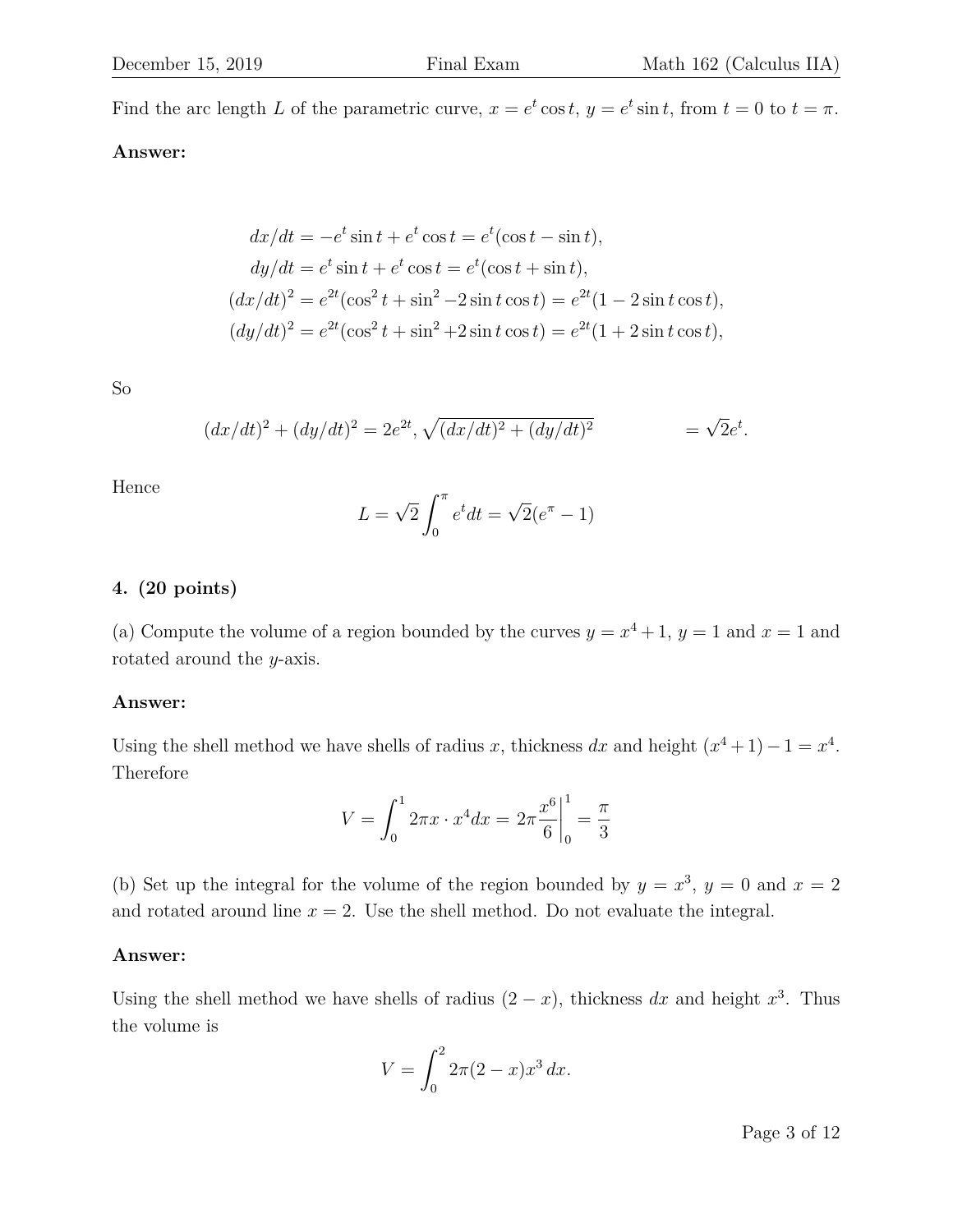# **5. (10 points)**

Evaluate the integral

 $\int \ln(x^{\frac{1}{2}}) dx.$ 

# **Answer:**

Consider that  $\int \ln(x^{\frac{1}{2}})dx = \frac{1}{2}$  $rac{1}{2} \int \ln x dx$ .

Using integration by parts with  $u = \ln x$  and  $dv = dx$  yields  $du = \frac{1}{x}$  $\frac{1}{x}$  and  $v = x$ , so we have

$$
\frac{1}{2}\int \ln x dx = \frac{1}{2}(x \ln x - \int 1 dx) = \frac{1}{2}\ln x - \frac{1}{2}x + C.
$$

# **6. (20 points)** Compute

$$
\int \frac{x^2}{(1-x^2)^{3/2}} dx
$$

#### **Answer:**

Make the trig substitution  $x = \sin \theta$  for  $\theta \in \left[-\frac{\pi}{2}\right]$  $\frac{\pi}{2}$ ,  $\frac{\pi}{2}$ Make the trig substitution  $x = \sin \theta$  for  $\theta \in [-\frac{\pi}{2}, \frac{\pi}{2}]$ . Then we have  $dx = \cos \theta d\theta$  and  $1 - x^2 = \cos \theta$ . So

$$
\int \frac{x^2}{(1-x^2)^{3/2}} dx = \int \frac{\sin^2 \theta}{\cos^3 \theta} \cos \theta d\theta = \int \tan^2 \theta d\theta = \int \sec^2 \theta - 1 d\theta = \tan \theta - \theta + C.
$$

We have that  $\tan \theta = \frac{\sin \theta}{\cos \theta} = \frac{x}{\sqrt{1-x^2}}$ , so

$$
\int \frac{x^2}{(1-x^2)^{3/2}} dx = \frac{x}{\sqrt{1-x^2}} - \arcsin x + C.
$$

# **7. (20 points)**

(a) Find the area of the region both inside the circle  $r = \sin \theta$  and outside the circle  $r = \sqrt{3} \cos \theta$  (both equations are in polar coordinates). The two circles are shown below. THEY INTERSECT AT THE ORIGIN AND THE POLAR POINT  $(\theta, r) = (\pi/3, \sqrt{3}/2)$ .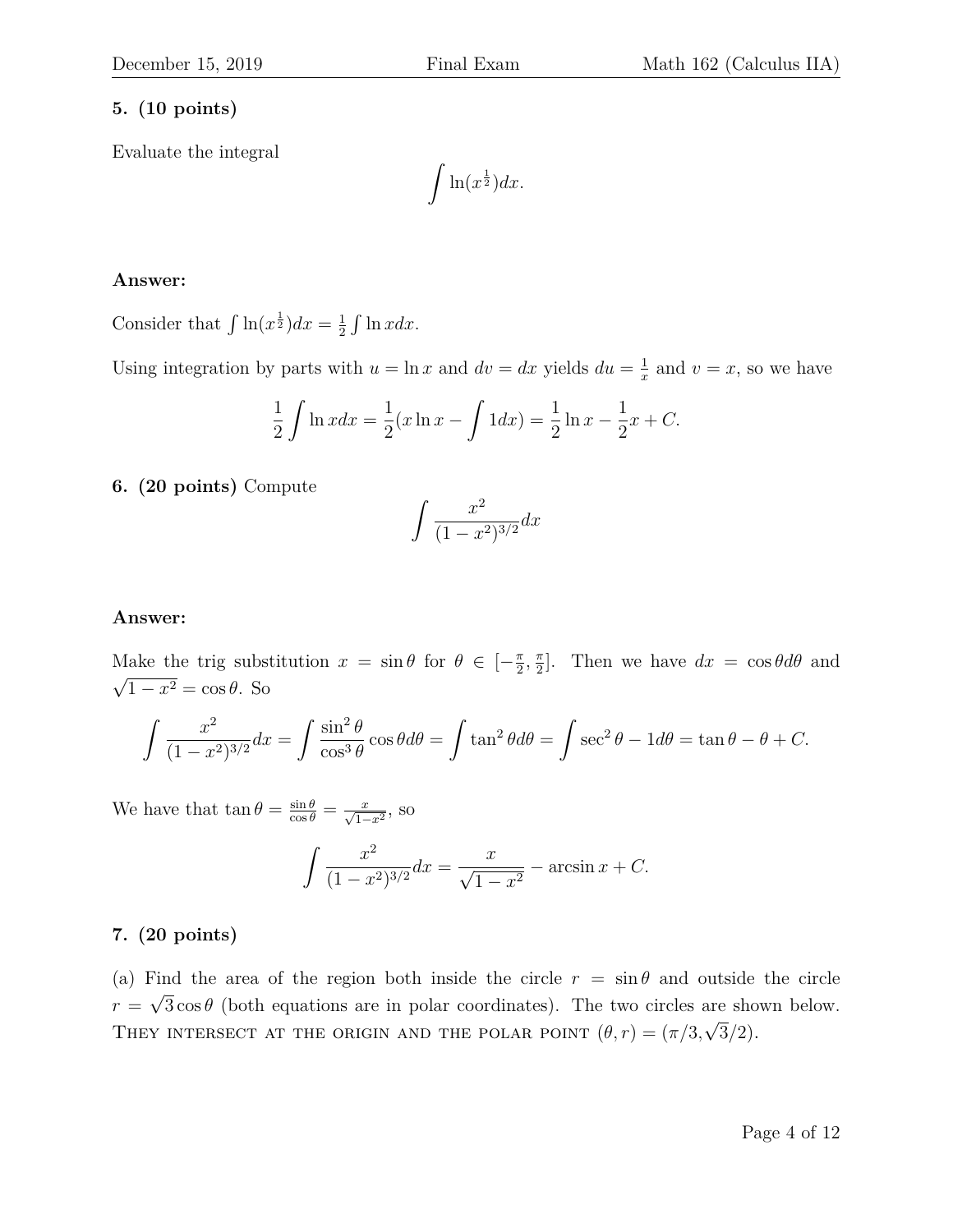

# **Answer:**

Find the area of the region inside the first circle and outside the second by integrating:

$$
\int_{\pi/3}^{\pi} \frac{1}{2} r^2 d\theta = \frac{1}{2} \int_{\pi/3}^{\pi} \sin^2 \theta d\theta = \frac{1}{4} \int_{\pi/3}^{\pi} (1 - \cos 2\theta) d\theta = \frac{\pi}{6} + \frac{\sqrt{3}}{16}
$$

and subtracting:

$$
\int_{\pi/3}^{\pi/2} \frac{1}{2} r^2 d\theta = \frac{1}{2} \int_{\pi/3}^{\pi/2} 3 \cos^2 \theta d\theta = \frac{3}{4} \int_{\pi/3}^{\pi/2} (1 + \cos 2\theta) d\theta = \frac{\pi}{8} - \frac{3\sqrt{3}}{16}
$$

So the area of the region is  $\frac{\pi}{2}$ 24  $+$ √ 3 4  $\approx 0.563912.$ 

(b) Compute the equation (in Cartesian coordinates  $x, y$ ) of the tangent line to the circle  $r = \sin \theta$  at the points where it intersects the circle  $r =$  $\frac{9}{4}$  $3\cos\theta$ 

# **Answer:**

Convert the curve to Cartesian coordinates:

$$
x = r\cos\theta = \sin\theta\cos\theta = \frac{1}{2}\sin 2\theta
$$

$$
y = r\sin\theta = \sin^2\theta = \frac{1 - \cos 2\theta}{2}
$$

Thus:

$$
\frac{dy}{dx} = \frac{dy/d\theta}{dx/d\theta} = \frac{\sin 2\theta}{\cos 2\theta} = \tan(2\theta)
$$

So at the points of intersection  $\theta=0$  and  $\theta=\pi/3:$ 

$$
\frac{dy}{dx} = \tan(0) = 0
$$
\n
$$
\frac{dy}{dx} = \tan(2\pi/3) = -\sqrt{3}
$$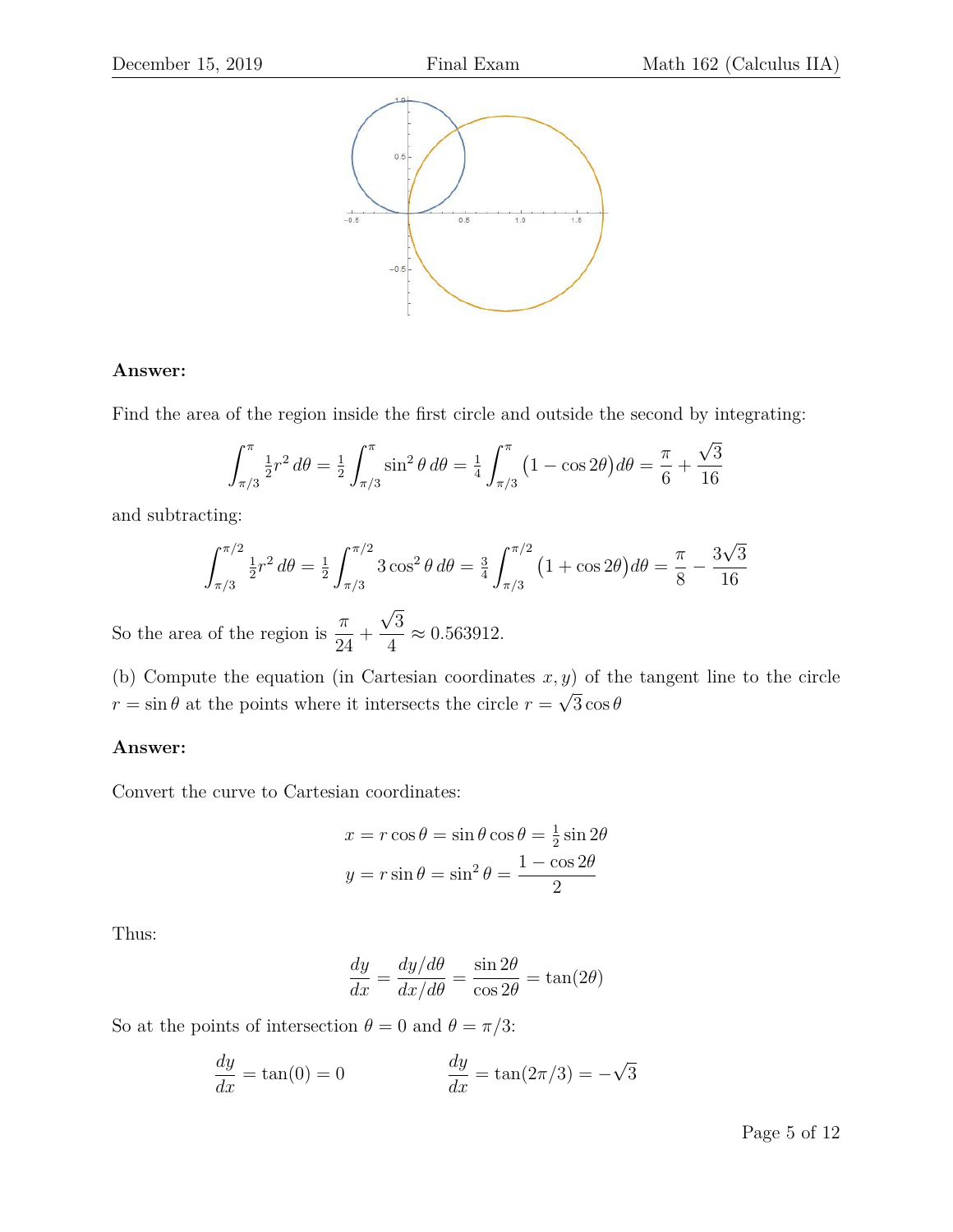Since  $(r, \theta) = (\sqrt{3}/2, \pi/2)$  corresponds to  $(x, y) = (\sqrt{3}/4, 3/4)$  (scale the 1-2- $\sqrt{3}$  triangle by  $\sqrt{3}/4$ , the equations of the tangents at those points are:

$$
y = 0
$$
  $y - \frac{\sqrt{3}}{2} = -\sqrt{3}(x - \frac{\sqrt{3}}{4})$ 

# **Part B**

# **8. (20 points)**

Find the radius of convergence and interval of convergence of the series

$$
\sum_{n=2}^{\infty} \frac{\pi^n (x-2)^n}{\ln n}.
$$

#### **Answer:**

We use the ratio test:

$$
\lim_{n \to \infty} \left| \frac{a_{n+1}}{a_n} \right| = \lim_{n \to \infty} \frac{\pi^{n+1} |x - 2|^{n+1}}{\ln(n+1)} \cdot \frac{\ln n}{\pi^n |x - 2|^n}
$$

$$
= \lim_{n \to \infty} \pi \cdot \frac{\ln n}{\ln(n+1)} \cdot |x - 2| = \pi |x - 2|.
$$

From

$$
\pi |x-2|<1\Leftrightarrow |x-2|<\frac{1}{\pi},
$$

the radius of convergence  $R = 1/\pi$ .

Now consider the boundary case  $x = 2 - 1/\pi$  or  $x = 2 + 1/\pi$ . Plugging  $x = 2 - 1/\pi$  in original series expression, we get

$$
\sum_{n=2}^{\infty} \frac{(-1)^n}{\ln n},
$$

which converges by the alternating series test.

Plugging  $x = 2 + 1/\pi$  in original series expression, we get

$$
\sum_{n=2}^{\infty} \frac{1}{\ln n},
$$

which diverges by the comparison test with

$$
\sum_{n=2}^{\infty} \frac{1}{n}.
$$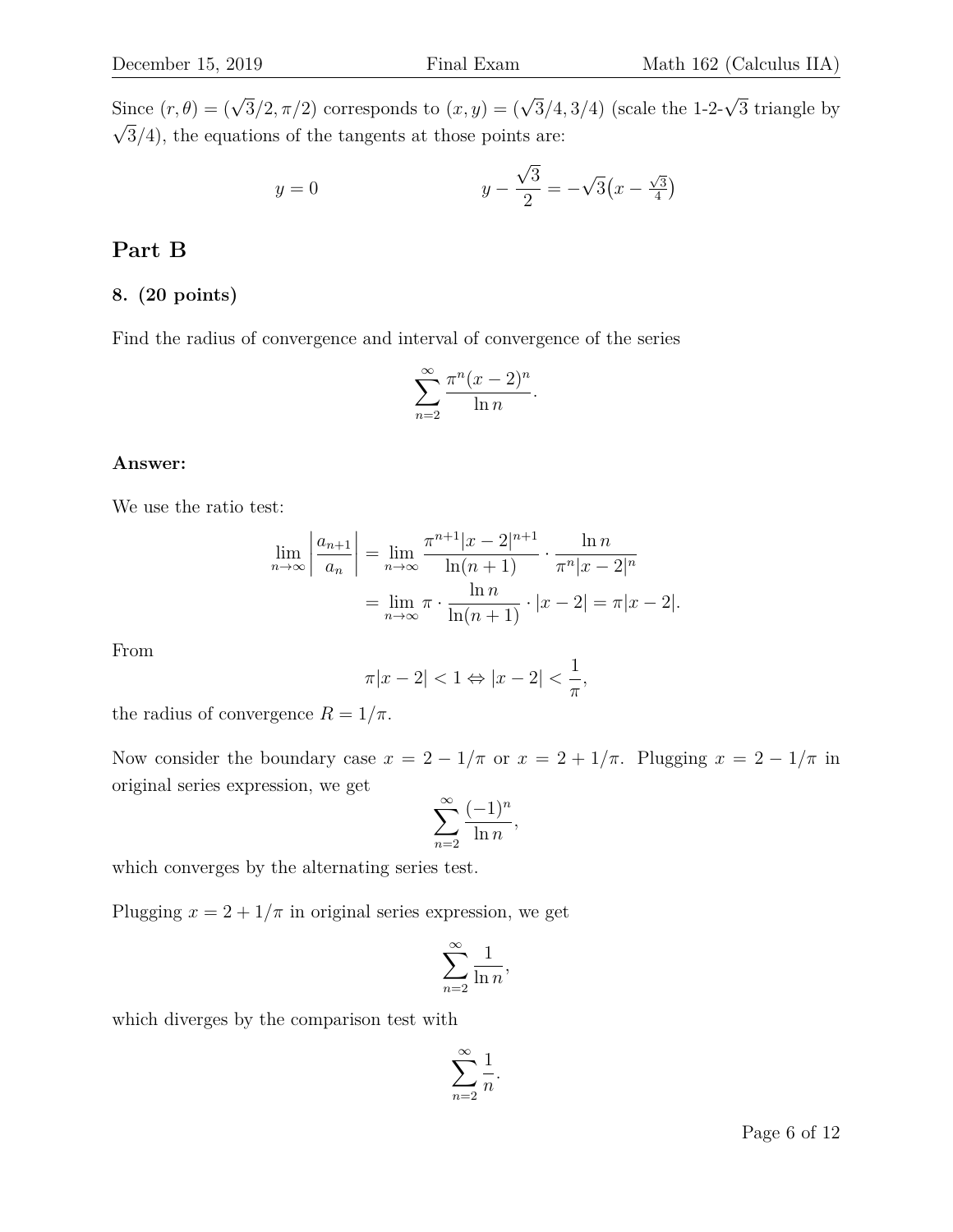So the interval of convergence is  $[2 - 1/\pi, 2 + 1/\pi)$ .

# **9. (20 points)**

(a) Is the series

$$
\sum_{n=1}^\infty \frac{(-1)^n}{\sqrt{n}}
$$

Absolutely convergent, conditionally convergent or divergent? Justify your answer.

# **Answer:**

The series obeys all the hypotheses of the Alternating Series Test. Therefore it is convergent.

The corresponding series of positive terms is

$$
\sum_{n=1}^{\infty} \left| \frac{(-1)^n}{\sqrt{n}} \right| = \sum_{n=1}^{\infty} \frac{1}{\sqrt{n}},
$$

Which is the divergent  $1/2$ -series. Therefore the series is not absolutely convergent.

Hence the series is conditionally convergent.

(b) The series

$$
\sum_{n=1}^{\infty} (-1)^n \frac{1}{n^2}
$$

converges absolutely. How many terms do you have to add to estimate the sum with an accuracy of 1/100?

# **Answer:**

Solution: The series obeys all the hypotheses of the alternating series test. Therefore, we know the the n'th partial sum  $s_n$  will approximate the sum of the series to within the absolute value  $|a_{n+1}|$  of the  $n+1$ 'st term. Therefore we need to add n terms, where  $|a_{n+1}| < \frac{1}{100}$ ; i.e., where  $\frac{1}{(n+1)^2} < \frac{1}{100}$ ; i.e., where  $(n+1)^2 > 100$ ; or, taking square roots, where  $n+1 > 10$ , i.e.,  $n > 9$ .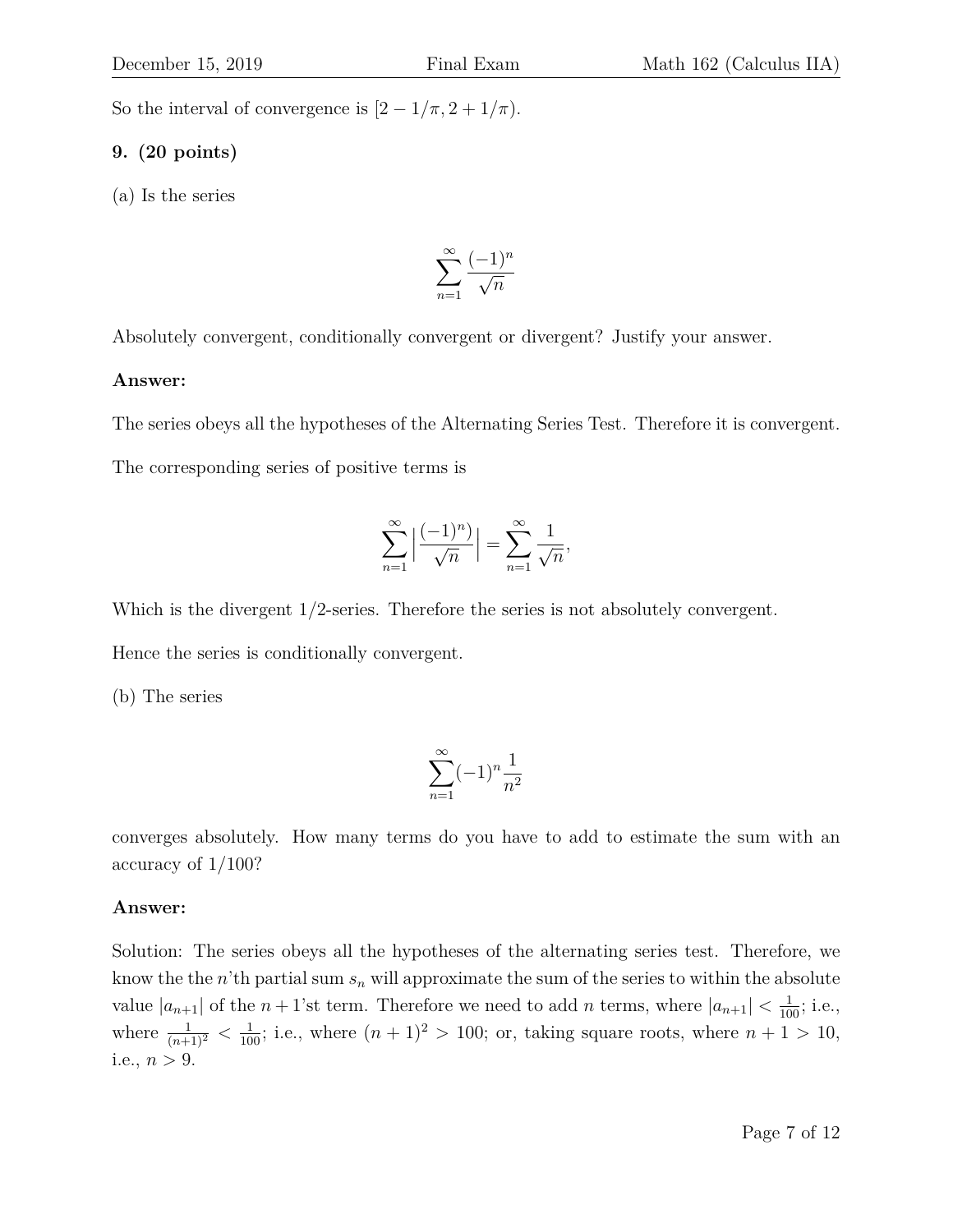So we must add 10 terms to achieve accuracy to within 1/100.

#### **10. (20 points)**

(a) Find a power series expansion for the function  $f(x) = x^2 e^{-x^2}$  centered at  $x = 0$ .

#### **Answer:**

The power series expansion for  $e^x$  centered at  $x = 0$  is

$$
\sum_{n=0}^{\infty} \frac{x^n}{n!}.
$$

Plugging in  $-x^2$  for x we get that

$$
e^{-x^{2}} = \sum_{n=0}^{\infty} \frac{(-x^{2})^{n}}{n!} = \sum_{n=0}^{\infty} (-1)^{n} \frac{x^{2n}}{n!}.
$$

Finally,

$$
x^{2}e^{-x^{2}} = \sum_{n=0}^{\infty} (-1)^{n} \frac{x^{2n+2}}{n!} /
$$

(b) Find the radius of convergence for the series you found in part (a).

#### **Answer:**

We use the ratio test:

$$
\lim_{n \to \infty} \left| \frac{a_{n+1}}{a_n} \right| = \lim_{n \to \infty} \left| \frac{x^{2n+4} n!}{x^{2n+2} (n+1)!} \right|
$$

$$
= \lim_{n \to \infty} \left| \frac{x^2}{(n+1)} \right|
$$

$$
= 0.
$$

So the series converges for all x in  $(-\infty, \infty)$ .

(c) Compute  $f^{(6)}(0)$  and  $f^{(2019)}(0)$ .

#### **Answer:**

$$
f^{(6)}(0) = 6! \cdot c_6 = (-1)^{2} \frac{6!}{2!}
$$
 (Note: use  $n = 2$  in the series to find  $c_6$ .)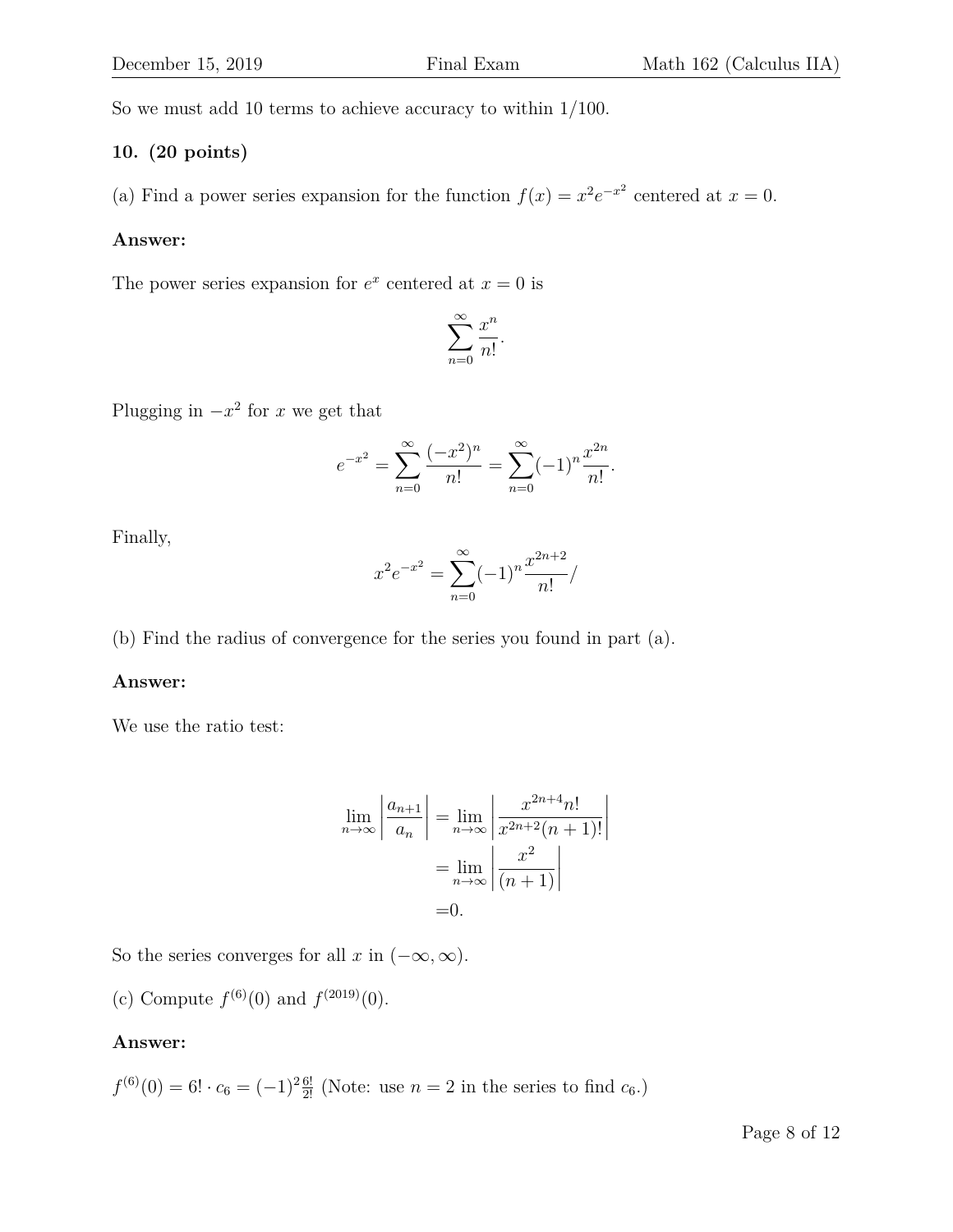$f^{(2019)}(0) = 2019! \cdot c_{2019} = 2019! \cdot 0 = 0$  (Note: the series has only even powers of x, so all odd-index coefficients are zero.)

# **11. (20 points)**

(a) **(10 Points)** Show that the following series converges:

$$
\sum_{n=1}^{\infty} \frac{1}{n \cdot 3^n}
$$

# **Answer:**

For all  $n \geq 1, \frac{1}{n \cdot 3^n} \leq \frac{1}{3^n}$ .  $\sum_{n=1}^{\infty}$  $n=1$  $\frac{1}{3^n}$  converges because it is a geometric series. Therefore, by the Comparison Test,  $\sum_{n=1}^{\infty}$  $n=1$  $\frac{1}{n \cdot 3^n}$  also converges.

(b) **(5 Points)** Find the Maclaurin power series representation for  $-\ln|1-x|$ . (Hint: What is the Maclaurin series for  $1/(1-x)$ ?)

# **Answer:**

 $\frac{1}{1-x} = \sum_{1}^{\infty}$  $n=0$  $x^n$ . Taking the antiderivative of both sides, we get

$$
-\ln|1 - x| = \sum_{n=1}^{\infty} \frac{x^n}{n}.
$$

(c) **(5 Points)** What is the value of this series:

$$
\sum_{n=1}^{\infty} \frac{1}{n \cdot 3^n}
$$
?

# **Answer:**

Plug in  $\frac{1}{3}$  for x in the Macluarin series for  $-\ln|1-x|$  to get

$$
\sum_{n=1}^{\infty} \frac{1}{n \cdot 3^n} = -\ln(2/3).
$$

This is scratch paper. If you use it to work on a problem, please indicate so on the page where that problem occurs.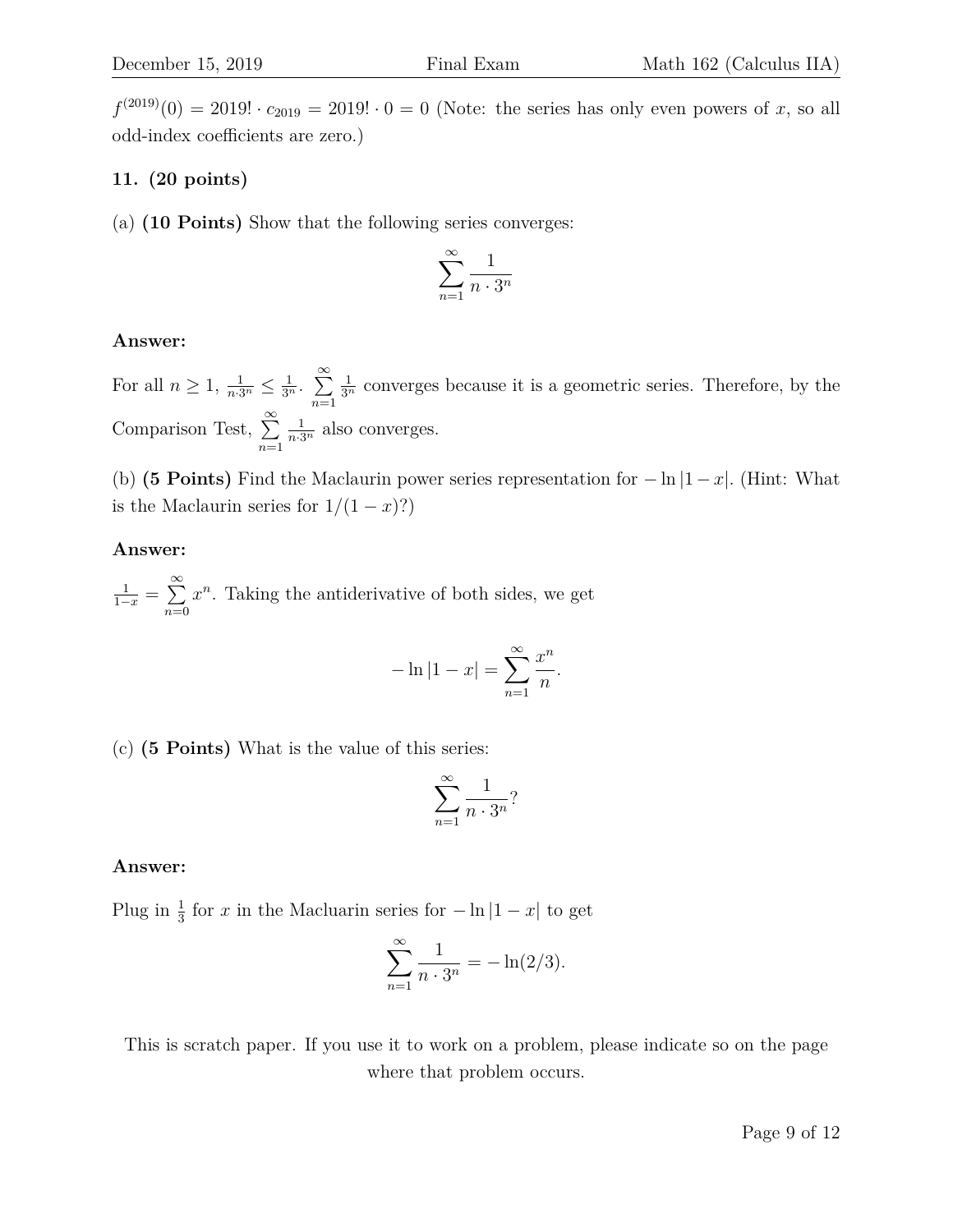Second scratch paper page. If you use it to work on a problem, please indicate so on the page where that problem occurs.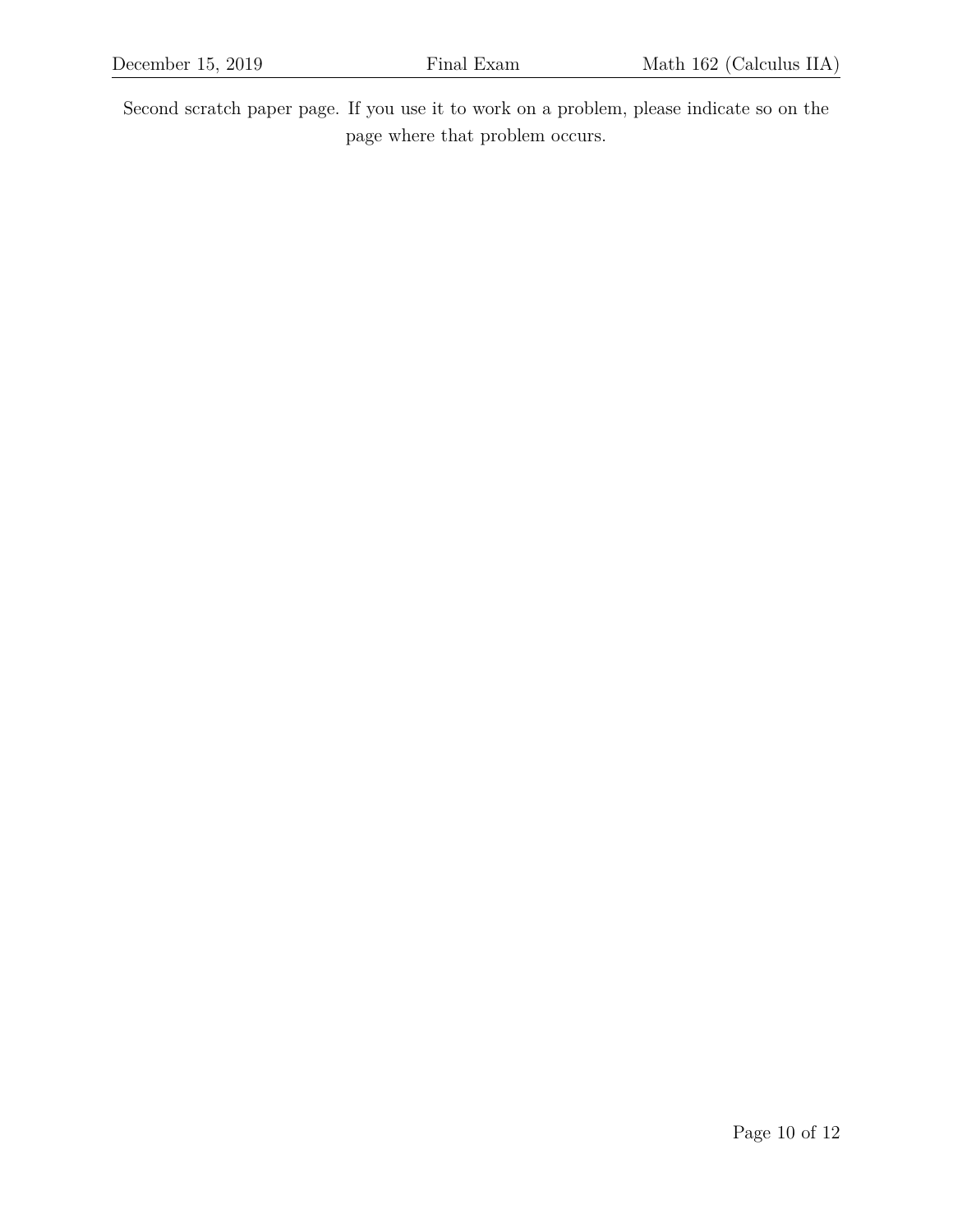More scratch paper. If you use it to work on a problem, please indicate so on the page where that problem occurs.